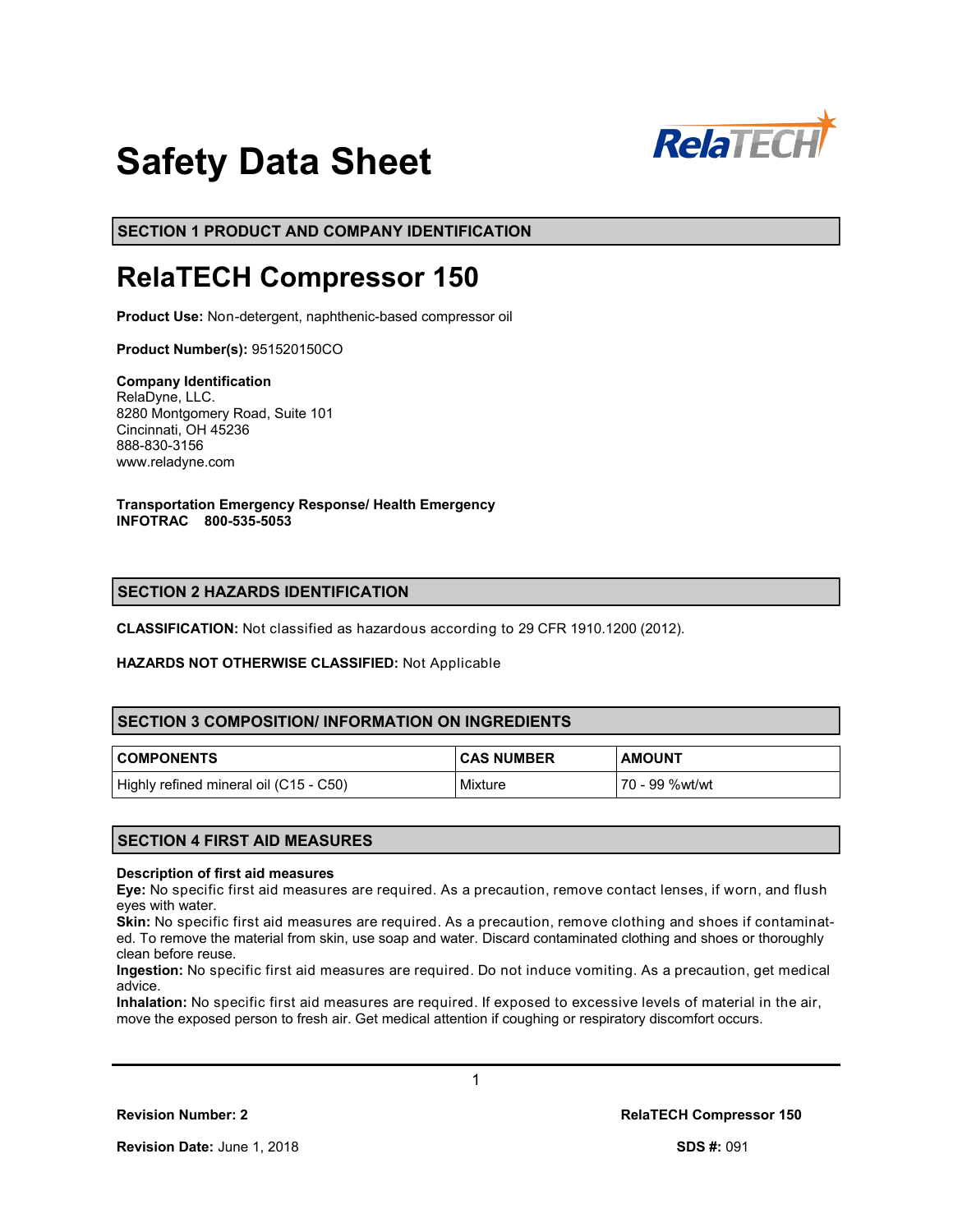#### **Most important symptoms and effects, both acute and delayed IMMEDIATE SYMPTOMS AND HEALTH EFFECTS**

**Eye:** Not expected to cause prolonged or significant eye irritation.

**Skin:** Contact with the skin is not expected to cause prolonged or significant irritation. Contact with the skin is not expected to cause an allergic skin response. Not expected to be harmful to internal organs if absorbed through the skin. High-Pressure Equipment Information: Accidental high-velocity injection under the skin of materials of this type may result in serious injury. Seek medical attention at once should an accident like this occur. The initial wound at the injection site may not appear to be serious at first; but, if left untreated, could result in disfigurement or amputation of the affected part.

#### **Ingestion:** Not expected to be harmful if swallowed.

**Inhalation:** Not expected to be harmful if inhaled. Contains a petroleum-based mineral oil. May cause respiratory irritation or other pulmonary effects following prolonged or repeated inhalation of oil mist at airborne levels above the recommended mineral oil mist exposure limit. Symptoms of respiratory irritation may include coughing and

difficulty breathing.

#### **DELAYED OR OTHER SYMPTOMS AND HEALTH EFFECTS:** Not classified.

#### **Indication of any immediate medical attention and special treatment needed**

**Note to Physicians:** In an accident involving high-pressure equipment, this product may be injected under the skin. Such an accident may result in a small, sometimes bloodless, puncture wound. However, because of its driving force, material injected into a fingertip can be deposited into the palm of the hand. Within 24 hours, there is usually a great deal of swelling, discoloration, and intense throbbing pain. Immediate treatment at a surgical emergency

# **SECTION 5 FIRE FIGHTING MEASURES**

Leaks/ruptures in high pressure system using materials of this type can create a fire hazard when in the vicinity of ignition sources (eg. open flame, pilot lights, sparks, or electric arcs).

**EXTINGUISHING MEDIA:** Use water fog, foam, dry chemical or carbon dioxide (CO2) to extinguish flames.

# **PROTECTION OF FIRE FIGHTERS:**

**Fire Fighting Instructions:** This material will burn although it is not easily ignited. See Section 7 for proper handling and storage. For fires involving this material, do not enter any enclosed or confined fire space without proper protective equipment, including self-contained breathing apparatus.

**Combustion Products:** Highly dependent on combustion conditions. A complex mixture of airborne solids, liquids, and gases including carbon monoxide, carbon dioxide, and unidentified organic compounds will be evolved when this material undergoes combustion.

# **SECTION 6 ACCIDENTAL RELEASE MEASURES**

**Protective Measures:** Eliminate all sources of ignition in vicinity of spilled material.

**Spill Management:** Stop the source of the release if you can do it without risk. Contain release to prevent further contamination of soil, surface water or groundwater. Clean up spill as soon as possible, observing precautions in Exposure Controls/Personal Protection. Use appropriate techniques such as applying non-combustible absorbent materials or pumping. Where feasible and appropriate, remove contaminated soil. Place contaminated materials in disposable containers and dispose of in a manner consistent with applicable regulations. **Reporting:** Report spills to local authorities as appropriate or required.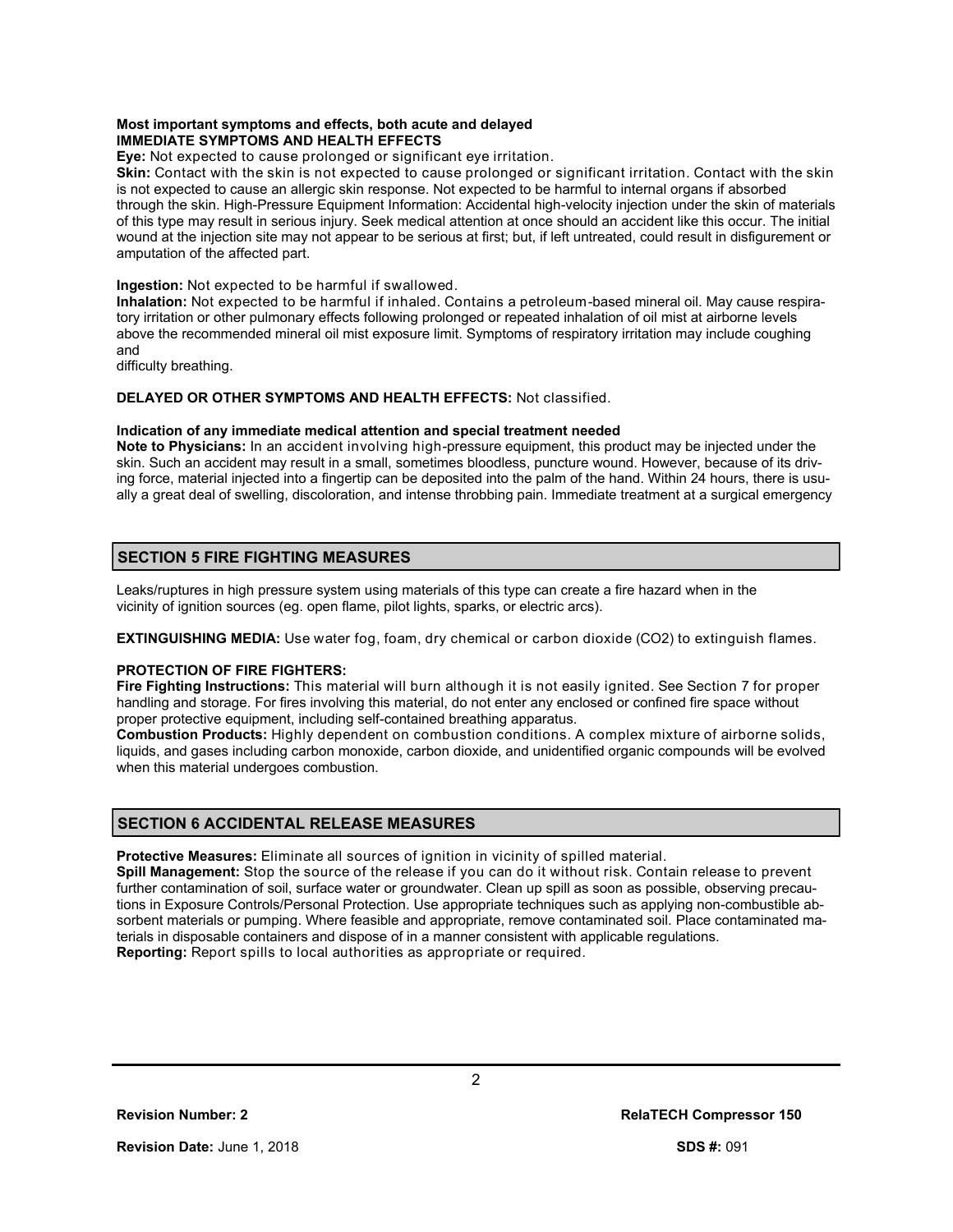#### **SECTION 7 HANDLING AND STORAGE**

**General Handling Information:** Avoid contaminating soil or releasing this material into sewage and drainage systems and bodies of water.

**Precautionary Measures:** DO NOT USE IN HIGH PRESSURE SYSTEMS in the vicinity of flames, sparks and hot surfaces. Use only in well ventilated areas. Keep container closed. Keep out of the reach of children. **Static Hazard:** Electrostatic charge may accumulate and create a hazardous condition when handling this material. To minimize this hazard, bonding and grounding may be necessary but may not, by themselves, be sufficient.

Review all operations which have the potential of generating and accumulating an electrostatic charge and/or a flammable atmosphere (including tank and container filling, splash filling, tank cleaning, sampling, gauging, switch loading, filtering, mixing, agitation, and vacuum truck operations) and use appropriate mitigating procedures. For more information, refer to OSHA Standard 29 CFR 1910.106, 'Flammable and Combustible Liquids', National Fire Protection Association (NFPA 77, 'Recommended Practice on Static Electricity', and/or the American Petroleum Institute (API) Recommended Practice 2003, 'Protection Against Ignitions Arising Out of Static, Lightning, and Stray Currents'.

**Container Warnings:** Container is not designed to contain pressure. Do not use pressure to empty container or it may rupture with explosive force. Empty containers retain product residue (solid, liquid, and/or vapor) and can be dangerous. Do not pressurize, cut, weld, braze, solder, drill, grind, or expose such containers to heat, flame, sparks, static electricity, or other sources of ignition. They may explode and cause injury or death. Empty containers

# **SECTION 8 EXPOSURE CONTROLS/PERSONAL PROTECTION**

#### **GENERAL CONSIDERATIONS:**

Consider the potential hazards of this material (see Section 3), applicable exposure limits, job activities, and other substances in the work place when designing engineering controls and selecting personal protective equipment. If engineering controls or work practices are not adequate to prevent exposure to harmful levels of this material, the personal protective equipment listed below is recommended. The user should read and understand all instructions and limitations supplied with the equipment since protection is usually provided for a limited time or under certain circumstances.

# **ENGINEERING CONTROLS:**

Use in a well-ventilated area.

### **PERSONAL PROTECTIVE EQUIPMENT**

**Eye/Face Protection:** No special eye protection is normally required. Where splashing is possible, wear safety glasses with side shields as a good safety practice.

**Skin Protection:** No special protective clothing is normally required. Where splashing is possible, select protective clothing depending on operations conducted, physical requirements and other substances in the workplace.

Suggested materials for protective gloves include: Nitrile Rubber, Silver Shield, Viton.

**Respiratory Protection:** No respiratory protection is normally required.

If user operations generate an oil mist, determine if airborne concentrations are below the occupational exposure limit for mineral oil mist. If not, wear an approved respirator that provides adequate protection from the measured concentrations of this material. For air-purifying respirators use a particulate cartridge. Use a positive pressure air-

#### **Occupational Exposure Limits:**

| l Component                            | Agency          | <b>TWA</b>         | <b>STEL</b>       | Ceiling | <b>Notation</b> |
|----------------------------------------|-----------------|--------------------|-------------------|---------|-----------------|
| Highly refined mineral oil (C15 - C50) | <b>OSHA Z-1</b> | $5 \text{ ma/m}$ 3 |                   |         |                 |
| Highly refined mineral oil (C15 - C50) | <b>ACGIH</b>    | $5 \text{ mg/m}$   | $10 \text{ mg/m}$ |         |                 |

3

Consult local authorities for appropriate values.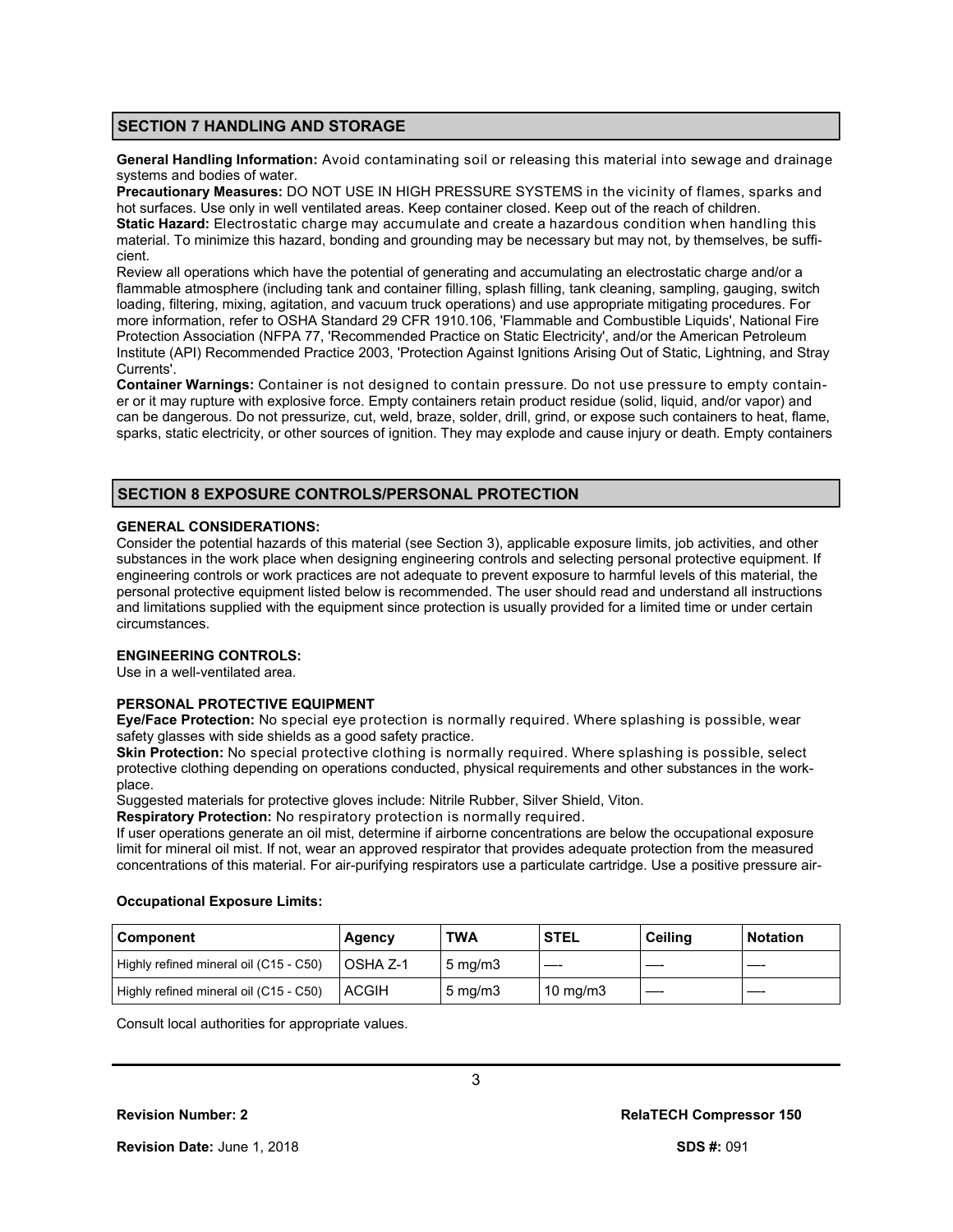### **SECTION 9 PHYSICAL AND CHEMICAL PROPERTIES**

**Attention: the data below are typical values and do not constitute a specification.**

**Color:** Yellow **Physical State:** Liquid **Odor:** Petroleum odor **Odor Threshold:** Not Determined **pH:** Essentially neutral **Vapor Pressure:** Not Determined **Vapor Density (Air = 1):** Greater than 5 **Initial Boiling Point:** 600°F **Solubility:** Negligible **Freezing Point:** Not Applicable **Melting Point:** -20°F **Specific Gravity:** 0.84 **Viscosity:** 150 @ 40°C **Coefficient of Therm. Expansion / °F:** No data available **Evaporation Rate:** Not Determined **Decomposition temperature:** No data available **Octanol/Water Partition Coefficient:** No data available

**FLAMMABLE PROPERTIES: Flammability (solid, gas):** No Data Available

**Flashpoint:** (Cleveland Open Cup) 212 °C **Autoignition:** Not Determined **Flammability (Explosive) Limits (% by volume in air):** Lower: Not Determined Upper: Not Determined

#### **SECTION 10 STABILITY AND REACTIVITY**

**Reactivity:** May react with strong acids or strong oxidizing agents, such as chlorates, nitrates, peroxides, etc.

**Chemical Stability:** This material is considered stable under normal ambient and anticipated storage and handling conditions of temperature and pressure.

**Incompatibility With Other Materials:** Not applicable

**Hazardous Decomposition Products:** None known (None expected)

**Hazardous Polymerization:** Hazardous polymerization will not occur.

#### **SECTION 11 TOXICOLOGICAL INFORMATION**

**Information on toxicological effects**

**Serious Eye Damage/Irritation:** The eye irritation hazard is based on evaluation of data for product components.

**Skin Corrosion/Irritation:** The skin irritation hazard is based on evaluation of data for product components.

**Skin Sensitization:** The skin sensitization hazard is based on evaluation of data for product components.

**Acute Dermal Toxicity:** The acute dermal toxicity hazard is based on evaluation of data for product components.

4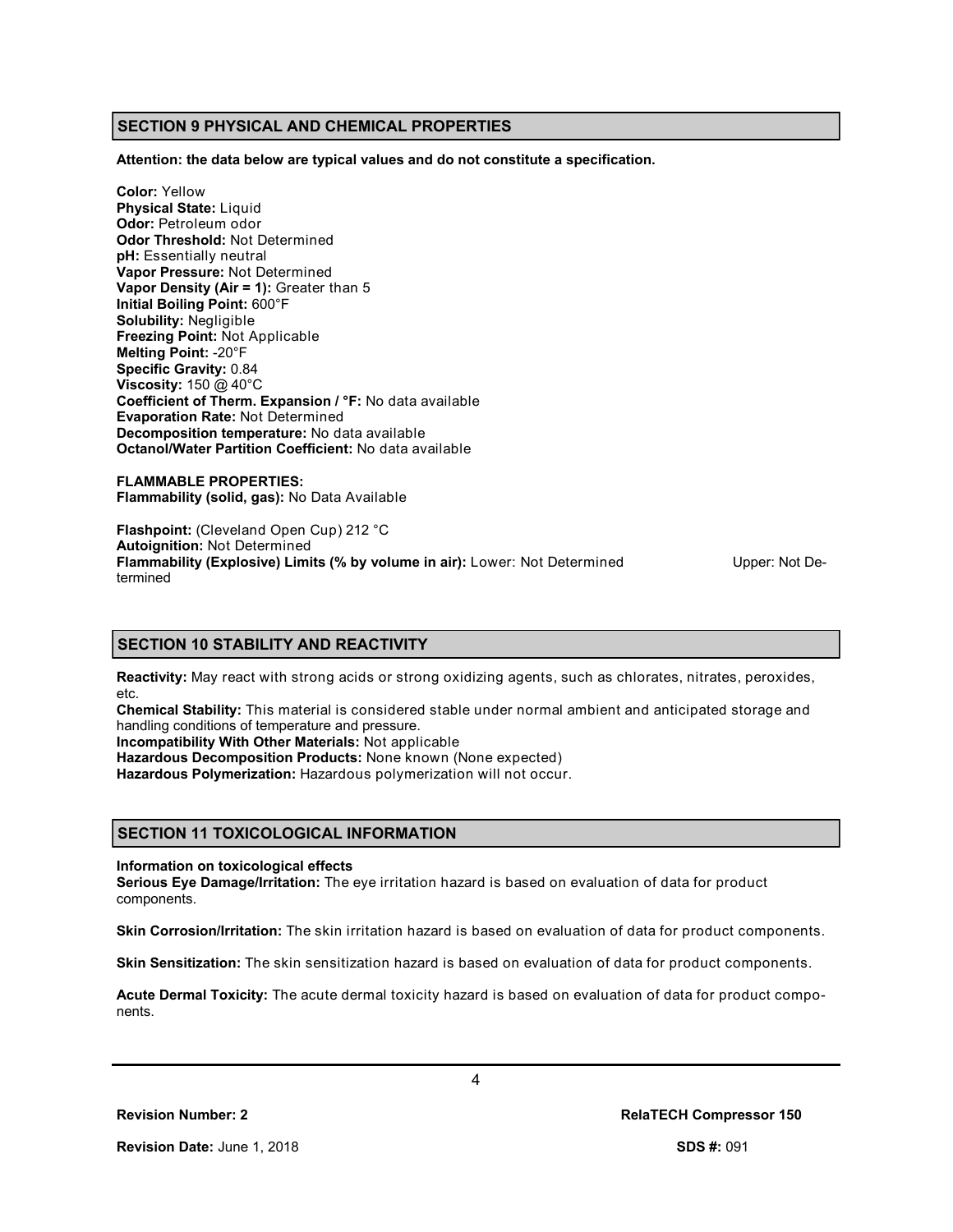**Acute Inhalation Toxicity:** The acute inhalation toxicity hazard is based on evaluation of data for product components.

#### **Acute Toxicity Estimate:** Not Determined

**Germ Cell Mutagenicity:** The hazard evaluation is based on data for components or a similar material.

**Carcinogenicity:** The hazard evaluation is based on data for components or a similar material.

**Reproductive Toxicity:** The hazard evaluation is based on data for components or a similar material.

**Specific Target Organ Toxicity - Single Exposure:** The hazard evaluation is based on data for components or a similar material.

**Specific Target Organ Toxicity - Repeated Exposure:** The hazard evaluation is based on data for components or a similar material.

#### **ADDITIONAL TOXICOLOGY INFORMATION:**

This product contains petroleum base oils which may be refined by various processes including severe solvent extraction, severe hydrocracking, or severe hydrotreating. None of the oils requires a cancer warning under the OSHA Hazard Communication Standard (29 CFR 1910.1200). These oils have not been listed in the National Toxicology Program (NTP) Annual Report nor have they been classified by the International Agency for Research on Cancer (IARC) as; carcinogenic to humans (Group 1), probably carcinogenic to humans (Group 2A), or possibly carcinogenic to humans (Group 2B). These oils have not been classified by the American Conference of Governmental Industrial Hygienists (ACGIH) as: confirmed human carcinogen (A1), suspected human carcinogen (A2), or confirmed animal carcinogen with unknown relevance to humans (A3).

#### **SECTION 12 ECOLOGICAL INFORMATION**

#### **ECOTOXICITY**

This material is not expected to be harmful to aquatic organisms. The ecotoxicity hazard is based on an evaluation of data for the components or a similar material. The product has not been tested. The statement has been derived from the properties of the individual components.

#### **MOBILITY**

No data available.

#### **PERSISTENCE AND DEGRADABILITY**

This material is not expected to be readily biodegradable. The biodegradability of this material is based on an evaluation of data for the components or a similar material. The product has not been tested. The statement has been derived from the properties of the individual components.

#### **POTENTIAL TO BIOACCUMULATE**

Bioconcentration Factor: No data available. Octanol/Water Partition Coefficient: No data available

# **SECTION 13 DISPOAL CONSIDERATIONS**

Use material for its intended purpose or recycle if possible. Oil collection services are available for used oil recycling or disposal. Place contaminated materials in containers and dispose of in a manner consistent with applicable regulations. Contact your sales representative or local environmental or health authorities for approved disposal or recycling methods.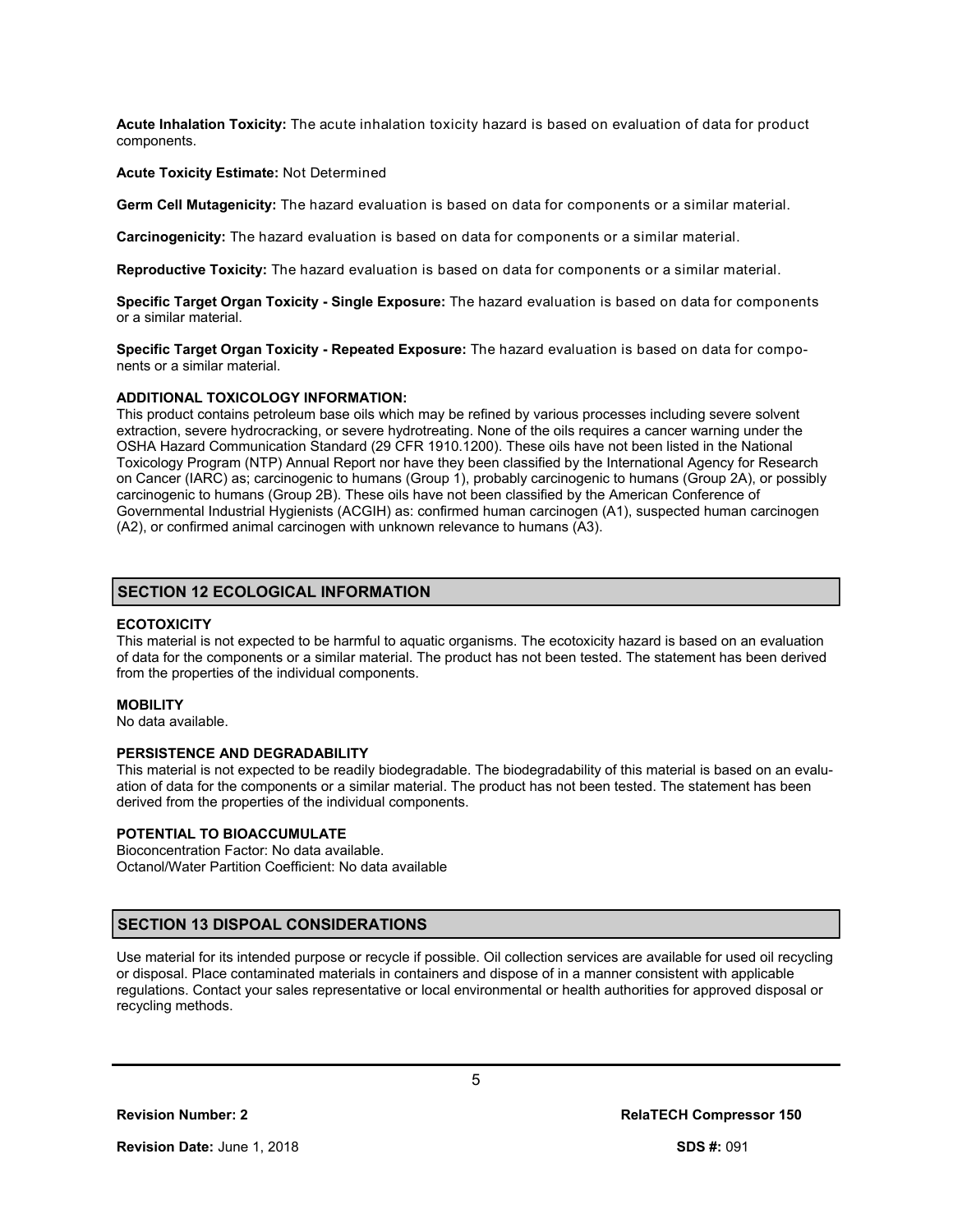# **SECTION 14 TRANSPORT INFORMATION**

The description shown may not apply to all shipping situations. Consult 49CFR, or appropriate Dangerous Goods Regulations, for additional description requirements (e.g., technical name) and mode-specific or quantityspecific shipping requirements.

**DOT Shipping Description:** PETROLEUM LUBRICATING OIL, NOT REGULATED AS A HAZARDOUS MATERIAL FOR TRANSPORTATION UNDER 49 CFR

**IMO/IMDG Shipping Description:** PETROLEUM LUBRICATING OIL; NOT REGULATED AS DANGEROUS GOODS FOR TRANSPORT UNDER THE IMDG CODE

**ICAO/IATA Shipping Description:** PETROLEUM LUBRICATING OIL; NOT REGULATED AS DANGEROUS GOODS FOR TRANSPORT UNDER ICAO TI OR IATA DGR

**Transport in bulk according to Annex II of MARPOL 73/78 and the IBC code:** Not applicable

# **SECTION 15 REGULATORY INFORMATION**

| <b>EPCRA 311/312 CATEGORIES:</b>  | 1. Immediate (Acute) Health Effects:<br>2. Delayed (Chronic) Health Effects:<br>3. Fire Hazard:<br>4. Sudden Release of Pressure Hazard:<br>5. Reactivity Hazard: | NO.<br><b>NO</b><br><b>NO</b><br><b>NO</b><br>NO. |
|-----------------------------------|-------------------------------------------------------------------------------------------------------------------------------------------------------------------|---------------------------------------------------|
| <b>REGULATORY LISTS SEARCHED:</b> |                                                                                                                                                                   |                                                   |
| 01-1=IARC Group 1                 | 03=EPCRA 313                                                                                                                                                      |                                                   |
| 01-2A=IARC Group 2A               | 04=CA Proposition 65                                                                                                                                              |                                                   |
| 01-2B=IARC Group 2B               | 05=MA RTK                                                                                                                                                         |                                                   |
| 02=NTP Carcinogen                 | 06=NJ RTK                                                                                                                                                         |                                                   |
|                                   | 07=PA RTK                                                                                                                                                         |                                                   |

No components of this material are found on the regulatory lists above.

#### **CHEMICAL INVENTORIES:**

All components comply with the following chemical inventory requirements: AICS (Australia), DSL (Canada), EINECS (European Union), IECSC (China), KECI (Korea), PICCS (Philippines), TSCA (United States).

One or more components does not comply with the following chemical inventory requirements: ENCS (Japan).

#### **NEW JERSEY RTK CLASSIFICATION:**

Under the New Jersey Right-to-Know Act L. 1983 Chapter 315 N.J.S.A. 34:5A-1 et. seq., the product is to be identified as follows: PETROLEUM OIL (Lubricating oil)

| <b>SECTION 16 OTHER INFORMATION</b> |             |                 |               |  |
|-------------------------------------|-------------|-----------------|---------------|--|
| <b>NFPA RATINGS:</b>                | Health: $0$ | Flammability: 1 | Reactivity: 0 |  |
| <b>HMIS RATINGS:</b>                | Health: $1$ | Flammability: 1 | Reactivity: 0 |  |